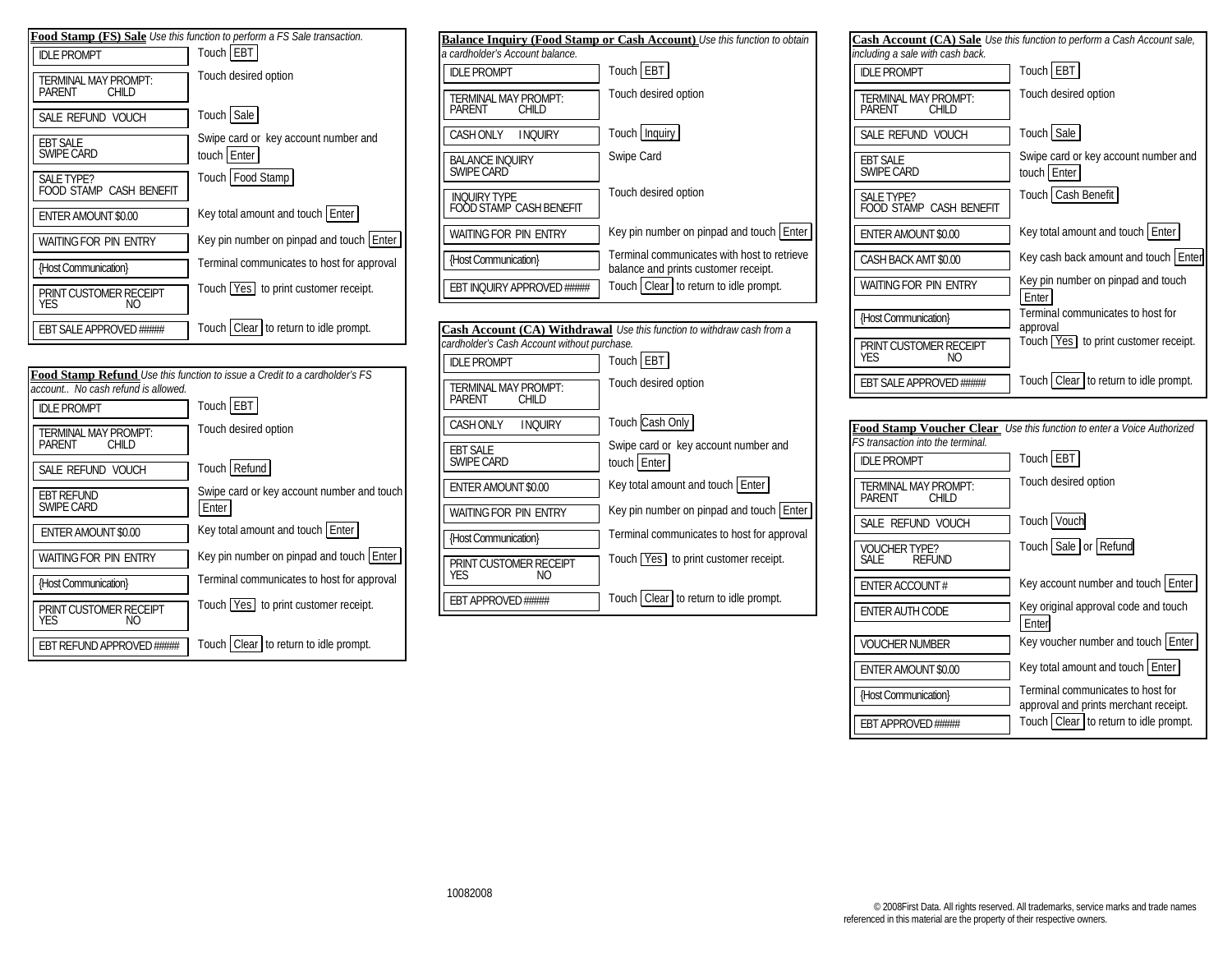## **Notes:**

The following transaction types are supported by EBT: **Food Stamp** -- Sale, Refund, Balance Inquiry and Voucher Clear (for sale or refund). **Cash Benefit** -- Sale with or without Cash Back, Withdrawal, and Balance Inquiry.

EBT transactions can be either swiped or manually entered. A cardholder's account number may be manually entered if the stripe cannot be read, *provided the card is present.*

#### Prompts may differ depending on options selected.

#### **EBT PROGRAM POLICIES AND GUIDELINES**

- Retailer must comply with the provisions of the Retailer Agreement and with the U.S. Department of Agriculture's Food and Nutrition Service (FNS) Food Stamp Program Guidelines.
- Retailers are not allowed to set a minimum dollar amount for an EBT transaction.
- Cardholder must enter his own PIN. Under no circumstances may a retailer or a retailer's employee enter a cardholder's PIN.
- The retailer must give the cardholder a printed receipt for each transaction. When a paper voucher is used, the cardholder must be given a copy of the voucher.
- Retailers must submit all EBT transactions on-line. Paper vouchers must be keyed into the terminal by a Voucher Clear transaction (Sale or Refund) within ten (10) days.
- Refunds made to Cash Accounts must be given in cash or store credit. There is no electronic transaction to issue a refund to a Cash Account.
- Refunds given to Food Stamp accounts must be given as a credit to the cardholder's account.

#### **VOUCHER CLEAR TRANSACTIONS**

Paper vouchers are used when the POS terminal is not working or the EBT host system is not available and the merchant needs to perform Food Stamp purchase and refund transactions. Vouchers are used only for Food Stamp purchases and refund transactions, not for Cash Account transactions. Once the terminal/EBT Host is working (**within 10 days**) the voucher must be entered into the terminal using the voucher clear procedure. Until this is done, the merchant will not be paid.

**General Procedures –** The cardholder must be present at the time of the transaction, and must present a valid EBT card. Under no circumstances should a transaction be called into the Audio Response Unit (ARU) unless the card is present. Vouchers are to be accepted only for valid food stamp eligible goods. NO EXCEPTIONS.

**Completion of a Voucher –** For a voucher to be honored, it must be signed by the cardholder whose name appears on the card. If a merchant completes a food stamp transaction for someone other than the cardholder, the amount of the purchased may be debited from the merchant's bank account. To be sure of your customer, verify the signature on the back of the EBT card. If any information on the voucher is falsified or altered (such as signature, card numbers, dates, or amount of purchase) the amount of the purchase may be debited from the merchant's bank account if there is a complaint. If mistakes are made on the voucher form, the voucher should be destroyed and a new one completed with the client's signature and date. No cross-outs should be made on the voucher (e.g., crossing out a card number and keying a different number). Such cross outs will be considered an alteration of the voucher form.

### **EBT TRANSACTION ERROR MESSAGES**

**INVALID MERCHANT ID** Merchant calls Client Services to confirm Merchant setup if setup is correct, call number on back of card. **INVALID TRANSACTION** Cardholder calls number on back of card. **INVALID ACCOUNT NUMBER** Cardholder calls number on back of card. **DECLINED** Cardholder calls number on back of card. **TRANSACTION NOT ALLOWED** Cardholder calls number on back of card. **PIN TRY EXCEEDED** Cardholder calls number on back of card. **PLEASE RETRY** Try again; if not successful, merchant calls Help Desk. **SYSTEM ERROR.** Merchant calls Help Desk. **DBT SW INV MER ID** Merchant calls Help Desk. **PIN XLATE ERR** Merchant calls Help Desk. **HOST KEY ERR** Merchant calls Help Desk. **DEBIT T.O. RETRY** Try again; if not successful, merchant calls Help Desk.

**FIRST DATA FD300® QUICK REFERENCE GUIDE**



{750FD300}

.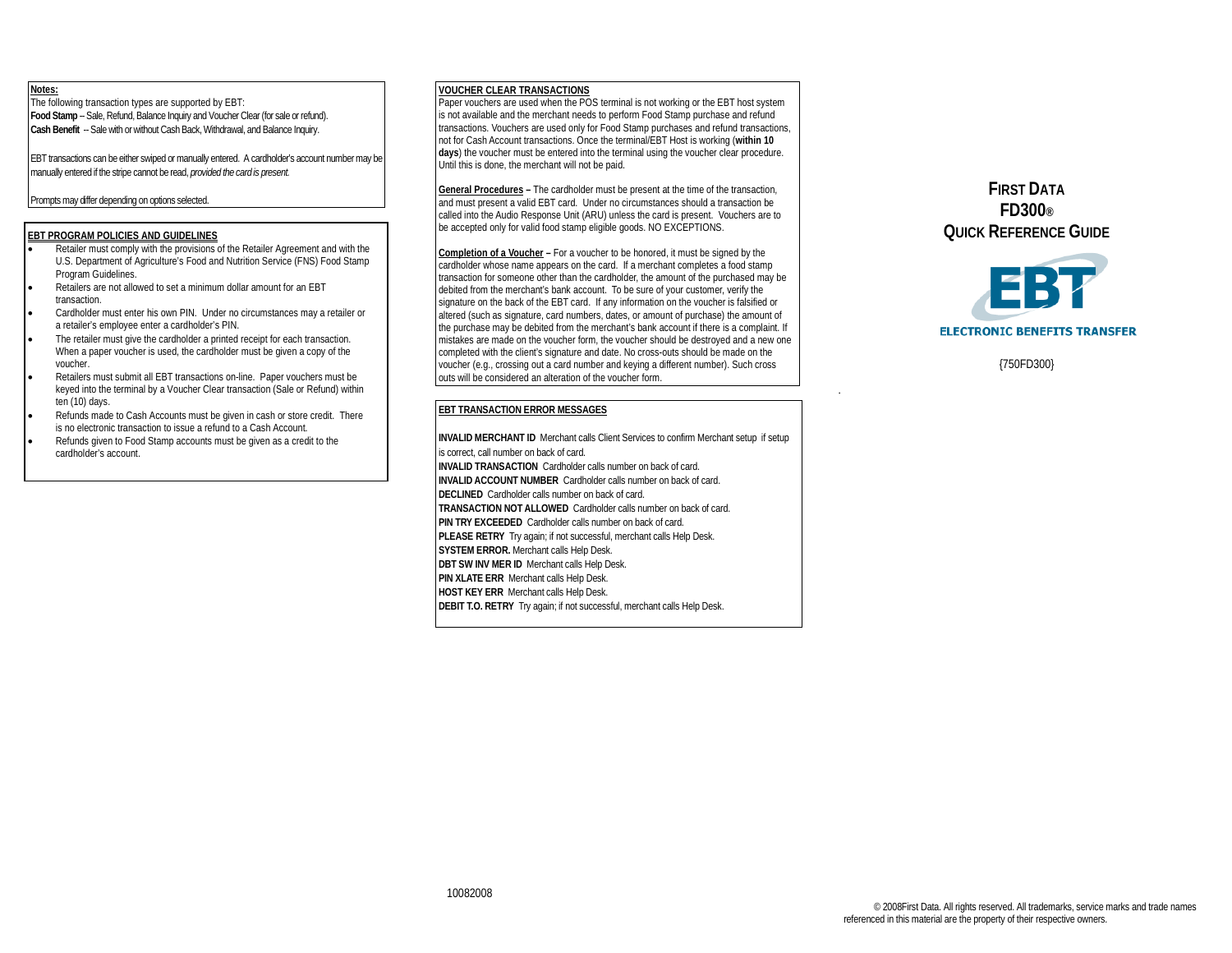



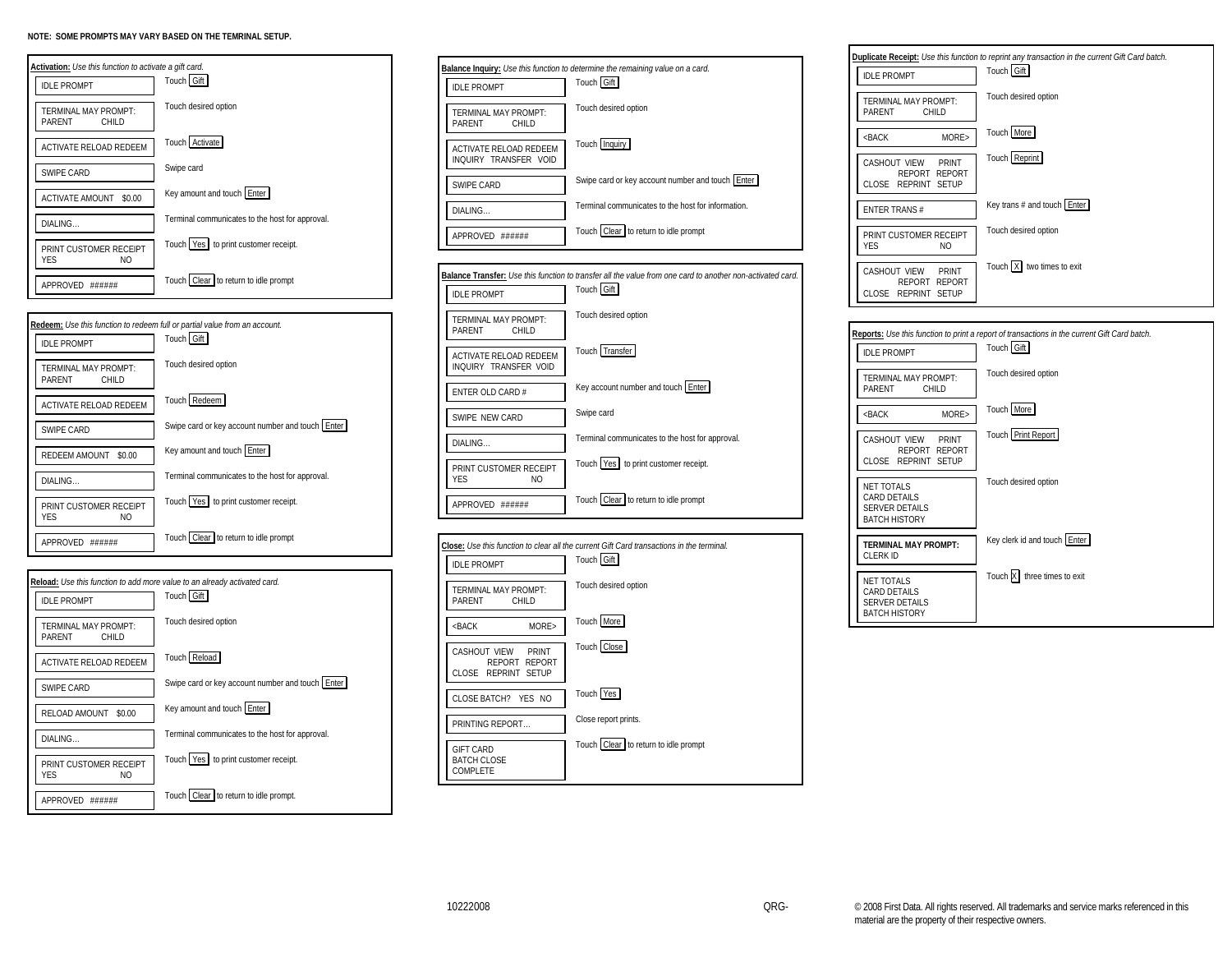



|                                                                                  | Void: Use this procedure to void a previous Gift Card transaction in the current batch. |
|----------------------------------------------------------------------------------|-----------------------------------------------------------------------------------------|
| <b>IDI F PROMPT</b>                                                              | Touch Gift                                                                              |
| TERMINAL MAY PROMPT:<br>PARFNT<br>CHII D                                         | Touch desired option                                                                    |
| ACTIVATE RELOAD REDEEM<br>INQUIRY TRANSFER VOID<br>$<$ BACK<br>MORF              | Touch Void                                                                              |
| <b>VOID ACTIVATE</b><br>VOID RELOAD<br><b>VOID REDEEM</b><br><b>VOID CASHOUT</b> | Touch desired option                                                                    |
| SWIPF CARD                                                                       | Swipe card or key account number and touch Enter                                        |
| VOID AMOUNT \$0.00                                                               | Key amount and touch Enter                                                              |
| DIALING                                                                          | Terminal communicates to the host for approval.                                         |
| PRINT CUSTOMER RECEIPT<br><b>YFS</b><br>N <sub>O</sub>                           | Touch Yes to print customer receipt.                                                    |
| APPROVED ######                                                                  | Touch   Clear   to return to idle prompt                                                |





{750FD300}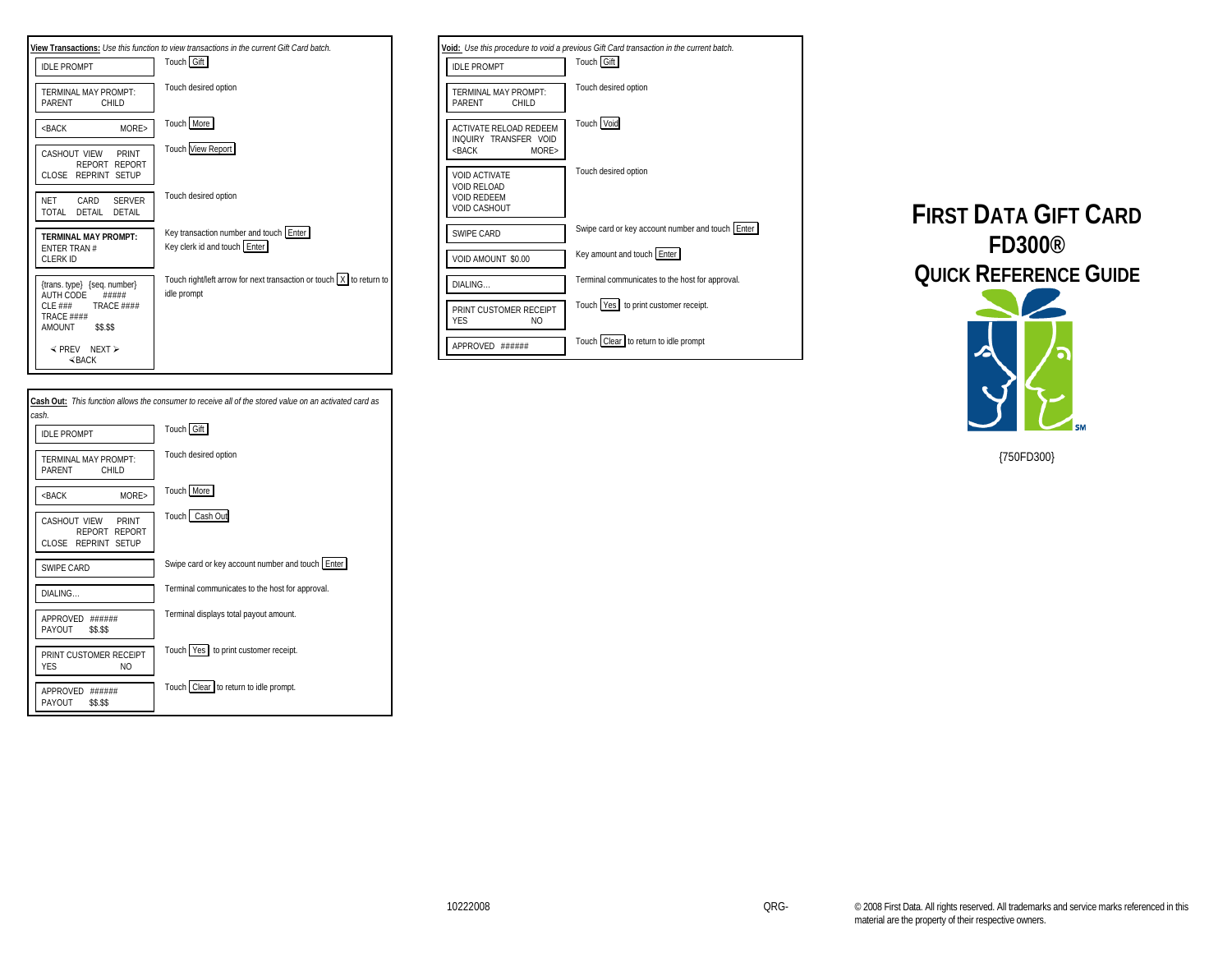



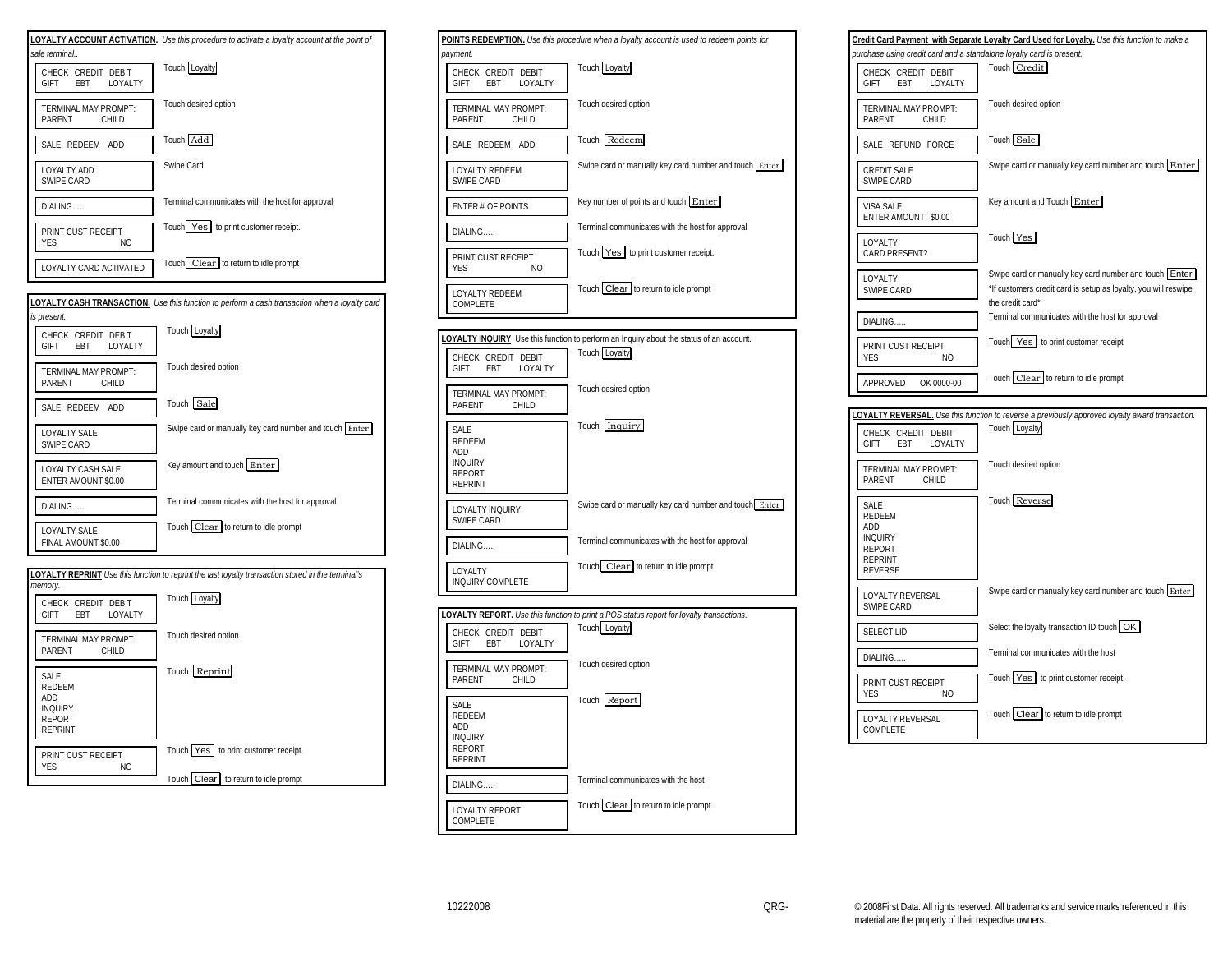|                                                                     | Debit Card Payment with Separate Loyalty Card Used for Loyalty. Use this function to make a                                                     |
|---------------------------------------------------------------------|-------------------------------------------------------------------------------------------------------------------------------------------------|
| purchase using debit card and a standalone loyalty card is present. |                                                                                                                                                 |
| CHECK CREDIT DEBIT<br><b>GIFT</b><br><b>FBT</b><br><b>LOYALTY</b>   | Touch Debit                                                                                                                                     |
| TERMINAI MAY PROMPT:<br><b>PARFNT</b><br>CHII D                     | Touch desired option                                                                                                                            |
| SAI F<br><b>RFFUND</b><br><b>BACK</b>                               | Touch Sale                                                                                                                                      |
| DEBIT SALE<br>SWIPF CARD                                            | Swipe debit card                                                                                                                                |
| <b>FDS DEBIT SALE</b><br>ENTER AMOUNT \$0.00                        | Key amount and touch Enter                                                                                                                      |
| WAITING FOR PIN ENTRY                                               | Instruct customer to enter PIN via PIN pad and touch Enter<br>Do not ask customer for the PIN                                                   |
| <b>LOYALTY</b><br><b>CARD PRESENT?</b>                              | Touch Yes                                                                                                                                       |
| LOYALTY<br>SWIPE CARD                                               | Swipe card or manually key card number and touch Enter<br>*If customers debit card is setup as loyalty, you will reswipe the<br>the debit card* |
| DIALING                                                             | Terminal communicates with the host for approval                                                                                                |
| PRINT CUST RECEIPT<br><b>YES</b><br>NO.                             | Touch Yes to print customer receipt                                                                                                             |
| APPROVED<br>OK 0000-00                                              | Touch Clear to return to idle prompt                                                                                                            |

**FIRST DATA FD SERIES QUICK REFERENCE GUIDE**

> Loyalty{750FD300}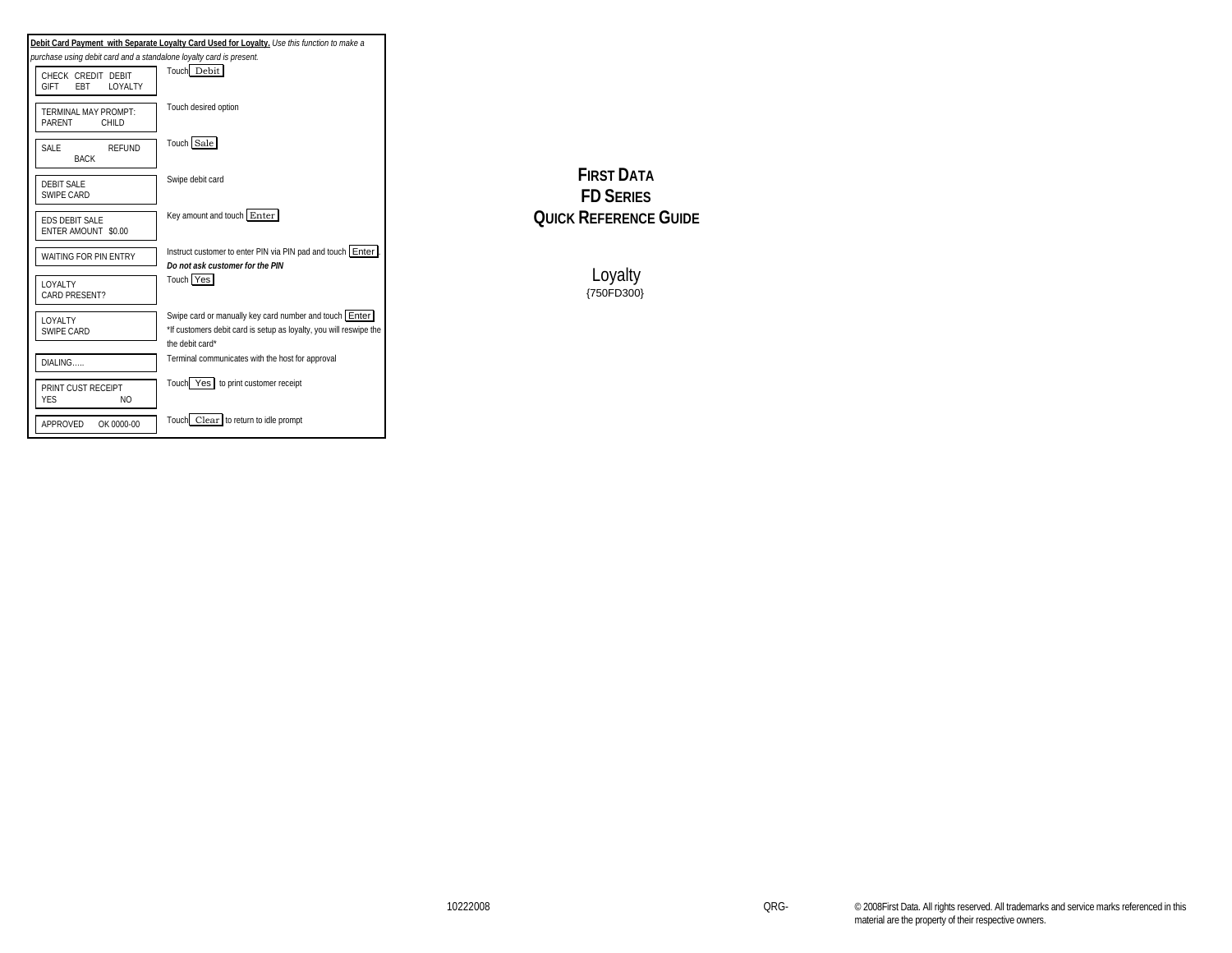

| Note: Prompts may vary based on terminal setup.               | DEBIT SALE (with Cash Back) Use this function to authorize and capture transactions for settlement. |
|---------------------------------------------------------------|-----------------------------------------------------------------------------------------------------|
| CHECK CREDIT DEBIT                                            | Touch Debit                                                                                         |
| TERMINAL MAY PROMPT:<br>PARENT<br>CHILD                       | Touch desired option                                                                                |
| SALE<br><b>REFUND</b>                                         | Touch Sale                                                                                          |
| <b>DEBIT SALE</b><br>SWIPE CARD                               | Swipe card<br>Debit card can't be manually keyed                                                    |
| <b>EDS DEBIT SALE</b><br>ENTER AMOUNT \$0.00                  | Key amount and touch Enter                                                                          |
| CASHBACK AMT?<br>\$0.00                                       | Key cashback amount and touch Enter                                                                 |
| <b>TIP AMOUNT</b><br>0R<br>WAITING FOR TIP ENTRY ON<br>PINPAD | Key tip amount touch Enter or Key tip amount on<br>pinpad and press Enter                           |
| <b>TOTAL</b><br>\$0.00<br><b>ENTER PIN</b>                    | Instruct customer to enter PIN via pinpad and press<br>Enter . Do not ask customer for the PIN      |
| DIALING                                                       | Terminal communicates with the host for approval                                                    |
| PRINT CUST RECEIPT?<br>YES<br>N <sub>O</sub>                  | Touch Yes to print customer receipt                                                                 |
| <b>DEBIT SALE</b><br>APPROVED 000000                          | Touch Clear to return to idle prompt                                                                |
|                                                               | FORCE SALE Use this function to capture transactions when voice approval has been obtained. Note:   |
| Prompts may vary based on terminal setup.                     |                                                                                                     |
| CHECK CREDIT DEBIT                                            | Touch Credit                                                                                        |
| TERMINAL MAY PROMPT:<br>PARENT<br>CHILD                       | Touch desired option                                                                                |
| SALE REFUND FORCE AUTH                                        | Touch Force                                                                                         |
| <b>CREDIT FORCE</b><br>SWIPE CARD                             | Swipe card or manually key card number and touch Enter                                              |
| <b>EXPIRE DATE MMYY</b>                                       | Key expiration date and touch Enter                                                                 |
| CARD PRESENT?<br>YES<br>NO                                    | Touch Yes if the card is present or Touch No if the card is<br>not present                          |
| ENTER CARD CODE                                               | Key 3 digit card code and touch Enter                                                               |
| ENTER AMOUNT \$0.00                                           | Key amount and touch Enter                                                                          |
| TIP AMOUNT \$0.00                                             | Key tip amount and touch Enter                                                                      |
| ENTER AUTH CODE                                               | Key authorization number that was obtained by the voice<br>authorization center and touch Enter     |
| PRINT CUST RECEIPT<br>YES<br>ΝO                               | Touch Yes to print customer receipt.                                                                |
| SALE APPROVED ####                                            | Touch Clear to return to idle prompt                                                                |

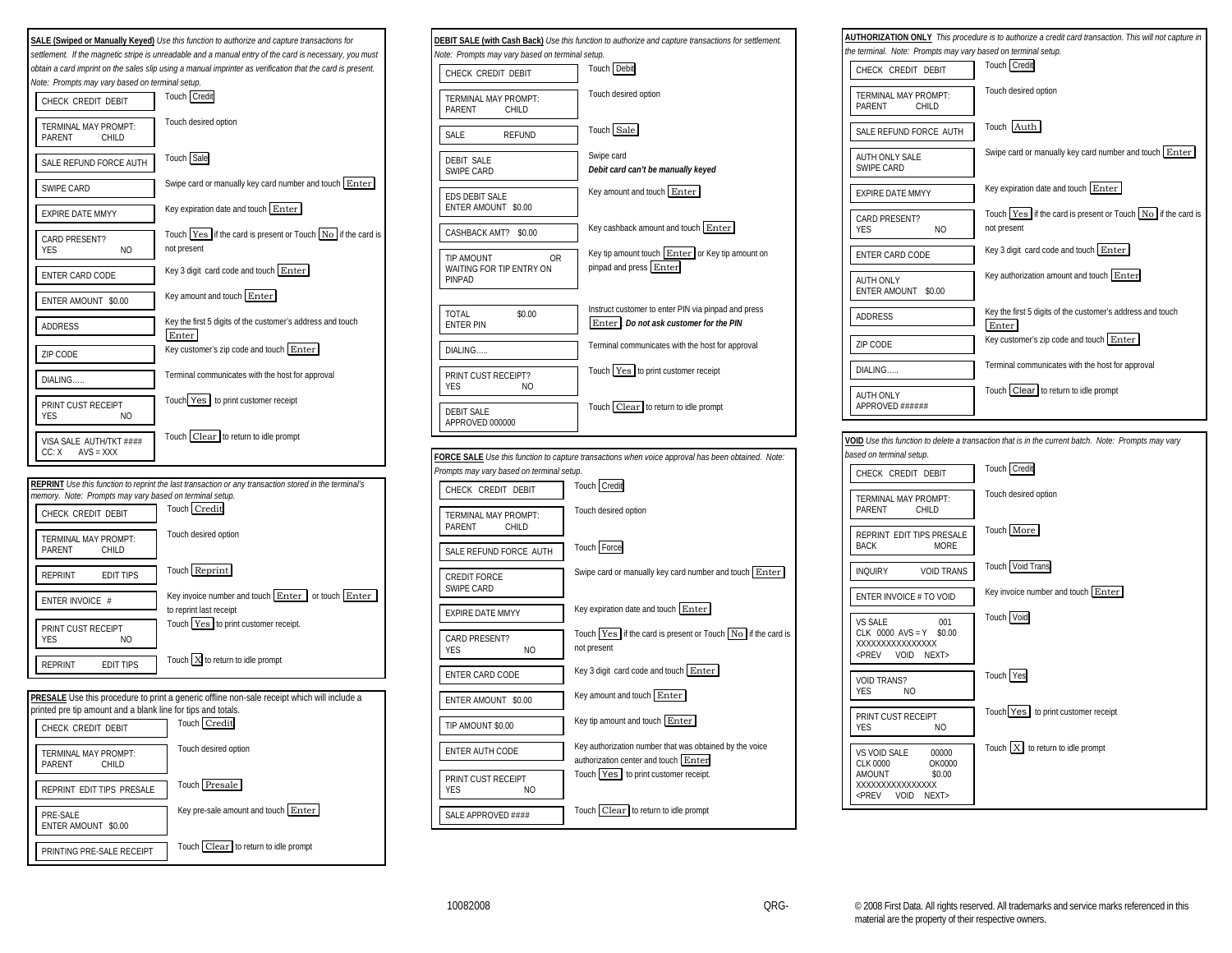



# **FIRST DATA FD300® QUICK REFERENCE GUIDE**



Restaurant {750FD300}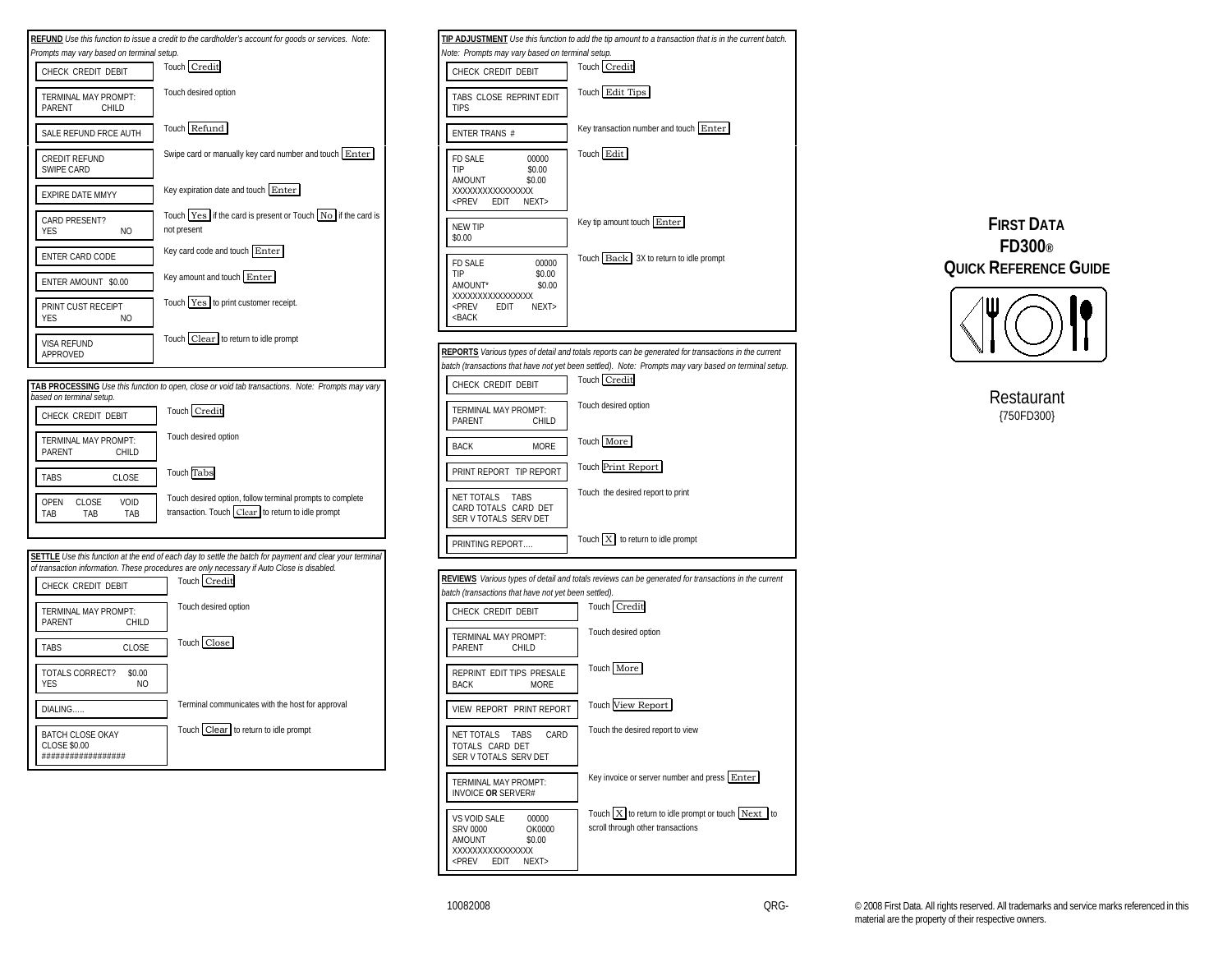



| VOID Use this function to delete a transaction that is in the current batch.<br>Touch Credit<br>CHECK CREDIT DEBIT<br>Touch desired option<br>TERMINAL MAY PROMPT:<br>PARENT<br>CHILD<br>Touch More<br>REPRINT EDIT TIPS PRESALE<br>BACK<br><b>MORE</b><br>Touch Void Trans<br><b>VOID TRANS</b><br><b>INQUIRY</b><br>Key invoice number and touch Enter<br>ENTER INVOICE # TO VOID<br>Touch Void<br>VS SALE<br>001<br>$CLK$ 0000 AVS = Y<br>\$0.00<br>XXXXXXXXXXXXXXXX<br><b>VOID</b><br><prev<br>NEXT&gt;<br/>Touch Yes<br/><b>VOID TRANS?</b><br/>YES<br/>NO.<br/><b>VOID COMPLETE</b><br/>Touch   X   to return to idle prompt<br/>VS VOID SALE<br/>00000<br/><b>CLK 0000</b><br/>OK0000<br/>AMOUNT<br/>\$0.00<br/>XXXXXXXXXXXXXXX<br/><prev<br>VOID<br/>NEXT&gt;<br/>AUTHORIZATION ONLY This procedure is to authorize a credit card transaction. This will not capture<br/>in the terminal.<br/>Touch Credit<br/>CHECK CREDIT DEBIT<br/>Touch desired option<br/>TERMINAL MAY PROMPT:<br/>PARENT<br/>CHILD<br/>Touch Auth<br/>SALE REFUND FORCE AUTH<br/>Swipe card or manually key card number and touch<br/>AUTH ONLY SALE<br/>Enter<br/>SWIPE CARD<br/>Key expiration date and touch Enter<br/>EXPIRE DATE MMYY<br/>Touch Yes if the card is present or Touch No if the<br/>CARD PRESENT?<br/>card is not present<br/><b>YFS</b><br/>N<sub>O</sub><br/>Key card code and touch Enter<br/>ENTER CARD CODE<br/>Key amount and touch Enter<br/>VISA AUTH ONLY<br/>ENTER AMOUNT<br/>\$0.00<br/>Key the first 5 digits of the customer's address and touch<br/>ADDRESS<br/>Enter<br/>Key customer's zip code and touch Enter<br/><b>ZIP CODE</b><br/>Terminal communicates with the host for approval<br/>DIALING<br/>Touch Clear to return to idle prompt<br/>APPROVED<br/>######</prev<br></prev<br> |  |
|------------------------------------------------------------------------------------------------------------------------------------------------------------------------------------------------------------------------------------------------------------------------------------------------------------------------------------------------------------------------------------------------------------------------------------------------------------------------------------------------------------------------------------------------------------------------------------------------------------------------------------------------------------------------------------------------------------------------------------------------------------------------------------------------------------------------------------------------------------------------------------------------------------------------------------------------------------------------------------------------------------------------------------------------------------------------------------------------------------------------------------------------------------------------------------------------------------------------------------------------------------------------------------------------------------------------------------------------------------------------------------------------------------------------------------------------------------------------------------------------------------------------------------------------------------------------------------------------------------------------------------------------------------------------------------------------------------------------------------------------------------------------------------------------------------|--|
|                                                                                                                                                                                                                                                                                                                                                                                                                                                                                                                                                                                                                                                                                                                                                                                                                                                                                                                                                                                                                                                                                                                                                                                                                                                                                                                                                                                                                                                                                                                                                                                                                                                                                                                                                                                                            |  |
|                                                                                                                                                                                                                                                                                                                                                                                                                                                                                                                                                                                                                                                                                                                                                                                                                                                                                                                                                                                                                                                                                                                                                                                                                                                                                                                                                                                                                                                                                                                                                                                                                                                                                                                                                                                                            |  |
|                                                                                                                                                                                                                                                                                                                                                                                                                                                                                                                                                                                                                                                                                                                                                                                                                                                                                                                                                                                                                                                                                                                                                                                                                                                                                                                                                                                                                                                                                                                                                                                                                                                                                                                                                                                                            |  |
|                                                                                                                                                                                                                                                                                                                                                                                                                                                                                                                                                                                                                                                                                                                                                                                                                                                                                                                                                                                                                                                                                                                                                                                                                                                                                                                                                                                                                                                                                                                                                                                                                                                                                                                                                                                                            |  |
|                                                                                                                                                                                                                                                                                                                                                                                                                                                                                                                                                                                                                                                                                                                                                                                                                                                                                                                                                                                                                                                                                                                                                                                                                                                                                                                                                                                                                                                                                                                                                                                                                                                                                                                                                                                                            |  |
|                                                                                                                                                                                                                                                                                                                                                                                                                                                                                                                                                                                                                                                                                                                                                                                                                                                                                                                                                                                                                                                                                                                                                                                                                                                                                                                                                                                                                                                                                                                                                                                                                                                                                                                                                                                                            |  |
|                                                                                                                                                                                                                                                                                                                                                                                                                                                                                                                                                                                                                                                                                                                                                                                                                                                                                                                                                                                                                                                                                                                                                                                                                                                                                                                                                                                                                                                                                                                                                                                                                                                                                                                                                                                                            |  |
|                                                                                                                                                                                                                                                                                                                                                                                                                                                                                                                                                                                                                                                                                                                                                                                                                                                                                                                                                                                                                                                                                                                                                                                                                                                                                                                                                                                                                                                                                                                                                                                                                                                                                                                                                                                                            |  |
|                                                                                                                                                                                                                                                                                                                                                                                                                                                                                                                                                                                                                                                                                                                                                                                                                                                                                                                                                                                                                                                                                                                                                                                                                                                                                                                                                                                                                                                                                                                                                                                                                                                                                                                                                                                                            |  |
|                                                                                                                                                                                                                                                                                                                                                                                                                                                                                                                                                                                                                                                                                                                                                                                                                                                                                                                                                                                                                                                                                                                                                                                                                                                                                                                                                                                                                                                                                                                                                                                                                                                                                                                                                                                                            |  |
|                                                                                                                                                                                                                                                                                                                                                                                                                                                                                                                                                                                                                                                                                                                                                                                                                                                                                                                                                                                                                                                                                                                                                                                                                                                                                                                                                                                                                                                                                                                                                                                                                                                                                                                                                                                                            |  |
|                                                                                                                                                                                                                                                                                                                                                                                                                                                                                                                                                                                                                                                                                                                                                                                                                                                                                                                                                                                                                                                                                                                                                                                                                                                                                                                                                                                                                                                                                                                                                                                                                                                                                                                                                                                                            |  |
|                                                                                                                                                                                                                                                                                                                                                                                                                                                                                                                                                                                                                                                                                                                                                                                                                                                                                                                                                                                                                                                                                                                                                                                                                                                                                                                                                                                                                                                                                                                                                                                                                                                                                                                                                                                                            |  |
|                                                                                                                                                                                                                                                                                                                                                                                                                                                                                                                                                                                                                                                                                                                                                                                                                                                                                                                                                                                                                                                                                                                                                                                                                                                                                                                                                                                                                                                                                                                                                                                                                                                                                                                                                                                                            |  |
|                                                                                                                                                                                                                                                                                                                                                                                                                                                                                                                                                                                                                                                                                                                                                                                                                                                                                                                                                                                                                                                                                                                                                                                                                                                                                                                                                                                                                                                                                                                                                                                                                                                                                                                                                                                                            |  |
|                                                                                                                                                                                                                                                                                                                                                                                                                                                                                                                                                                                                                                                                                                                                                                                                                                                                                                                                                                                                                                                                                                                                                                                                                                                                                                                                                                                                                                                                                                                                                                                                                                                                                                                                                                                                            |  |
|                                                                                                                                                                                                                                                                                                                                                                                                                                                                                                                                                                                                                                                                                                                                                                                                                                                                                                                                                                                                                                                                                                                                                                                                                                                                                                                                                                                                                                                                                                                                                                                                                                                                                                                                                                                                            |  |
|                                                                                                                                                                                                                                                                                                                                                                                                                                                                                                                                                                                                                                                                                                                                                                                                                                                                                                                                                                                                                                                                                                                                                                                                                                                                                                                                                                                                                                                                                                                                                                                                                                                                                                                                                                                                            |  |
|                                                                                                                                                                                                                                                                                                                                                                                                                                                                                                                                                                                                                                                                                                                                                                                                                                                                                                                                                                                                                                                                                                                                                                                                                                                                                                                                                                                                                                                                                                                                                                                                                                                                                                                                                                                                            |  |
|                                                                                                                                                                                                                                                                                                                                                                                                                                                                                                                                                                                                                                                                                                                                                                                                                                                                                                                                                                                                                                                                                                                                                                                                                                                                                                                                                                                                                                                                                                                                                                                                                                                                                                                                                                                                            |  |
|                                                                                                                                                                                                                                                                                                                                                                                                                                                                                                                                                                                                                                                                                                                                                                                                                                                                                                                                                                                                                                                                                                                                                                                                                                                                                                                                                                                                                                                                                                                                                                                                                                                                                                                                                                                                            |  |
|                                                                                                                                                                                                                                                                                                                                                                                                                                                                                                                                                                                                                                                                                                                                                                                                                                                                                                                                                                                                                                                                                                                                                                                                                                                                                                                                                                                                                                                                                                                                                                                                                                                                                                                                                                                                            |  |
|                                                                                                                                                                                                                                                                                                                                                                                                                                                                                                                                                                                                                                                                                                                                                                                                                                                                                                                                                                                                                                                                                                                                                                                                                                                                                                                                                                                                                                                                                                                                                                                                                                                                                                                                                                                                            |  |
|                                                                                                                                                                                                                                                                                                                                                                                                                                                                                                                                                                                                                                                                                                                                                                                                                                                                                                                                                                                                                                                                                                                                                                                                                                                                                                                                                                                                                                                                                                                                                                                                                                                                                                                                                                                                            |  |
|                                                                                                                                                                                                                                                                                                                                                                                                                                                                                                                                                                                                                                                                                                                                                                                                                                                                                                                                                                                                                                                                                                                                                                                                                                                                                                                                                                                                                                                                                                                                                                                                                                                                                                                                                                                                            |  |